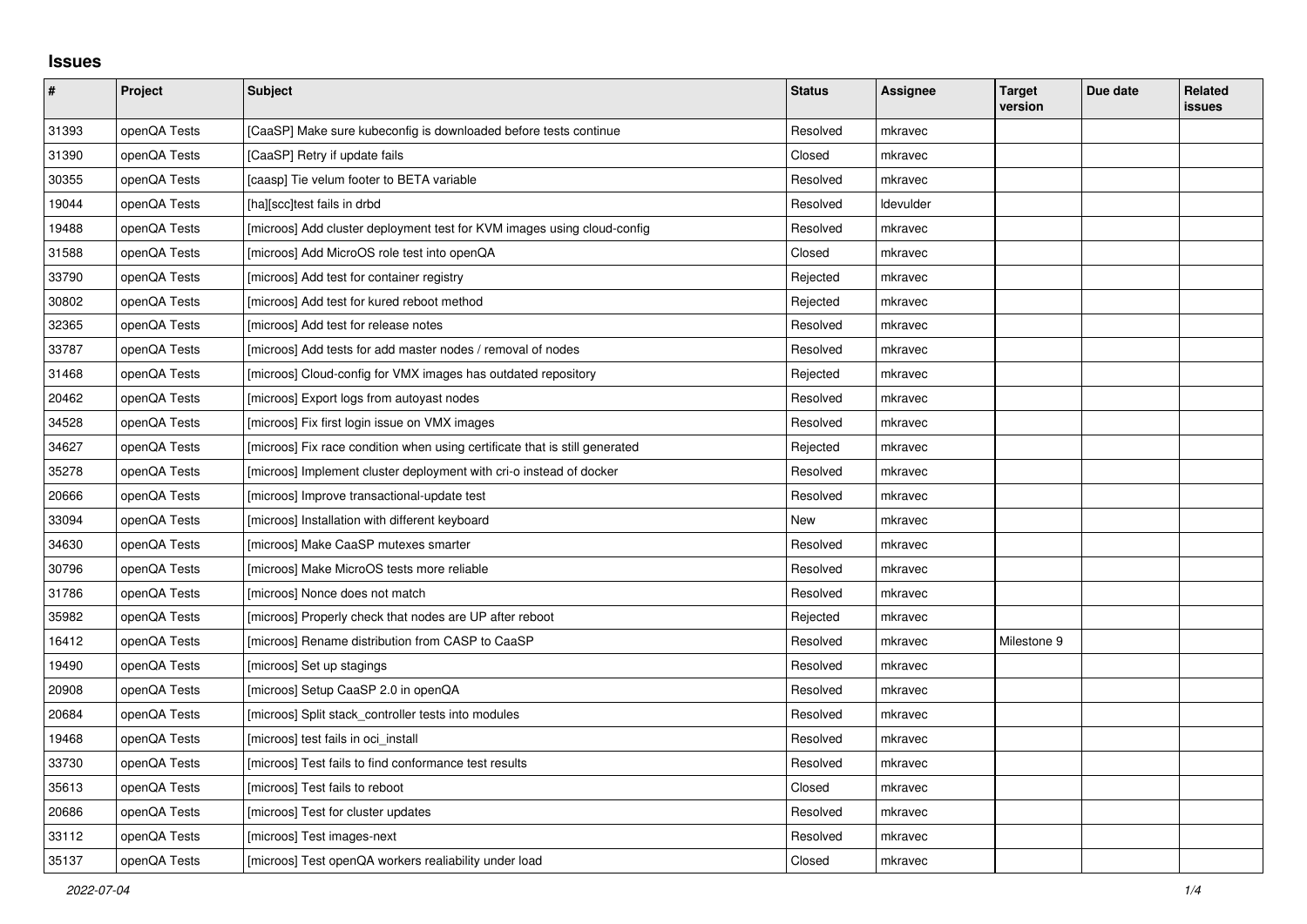| $\vert$ # | Project        | <b>Subject</b>                                                                                    | <b>Status</b> | <b>Assignee</b> | <b>Target</b><br>version | Due date | Related<br>issues         |
|-----------|----------------|---------------------------------------------------------------------------------------------------|---------------|-----------------|--------------------------|----------|---------------------------|
| 27991     | openQA Tests   | [microos] Test retry on failed orchestrations                                                     | Resolved      | mkravec         |                          |          |                           |
| 23420     | openQA Tests   | [microos] Test that /var/lib/docker is on separate partition                                      | Resolved      | mkravec         |                          |          |                           |
| 36135     | openQA Tests   | [microos] Update cloud-config ntp section                                                         | Rejected      | mkravec         |                          |          |                           |
| 31519     | openQA Tests   | [microos] Update repository is ready in transactional-update test on kubic                        | Resolved      | mkravec         |                          |          |                           |
| 34672     | openQA Tests   | [microos] Use mixed case for node names                                                           | Resolved      | mkravec         |                          |          |                           |
| 35530     | openQA Tests   | [microos] Worker nodes fail to login after reboot                                                 | Resolved      | mkravec         |                          |          |                           |
| 14288     | openQA Tests   | [Migration] SMT fails to finish in time when openga is under load                                 | Rejected      |                 |                          |          |                           |
| 17366     | openQA Tests   | [sle][functional] Autoyast verify module is failing                                               | Resolved      | riafarov        | Milestone 9              |          | <b>Blocks</b><br>#20064   |
| 17396     | openQA Tests   | [sle][functional] gensslcert times out after 600s because it cannot find a suitable prime number  | Resolved      | okurz           | Milestone 13             |          | Is duplicate<br>of #19536 |
| 17372     | openQA Tests   | [sle][tools]Installation medium from parallel job in inaccessible                                 | Rejected      |                 |                          |          |                           |
| 16216     | openQA Tests   | [sles][functional] gedit can be unreliable trying to close the "save"-dialog (wait_screen_change) | Resolved      | okurz           |                          |          |                           |
| 17420     | openQA Tests   | [sles][functional][s390x] Test fails in vnc_two_passwords                                         | Resolved      | okurz           |                          |          |                           |
| 14198     | openQA Tests   | [sles][functional]Licenses are not displayed for add-ons installed from network                   | Resolved      | okurz           |                          |          |                           |
| 13598     | openQA Tests   | [sles][functional]Test module sles+extratests has inconsistent results                            | Resolved      | zluo            | Milestone 7              |          |                           |
| 18554     | openQA Tests   | [tools] DIE short read for zire data                                                              | Rejected      | okurz           |                          |          |                           |
| 9656      | openQA Tests   | Add name to RAID array during partitioning                                                        | Closed        | mkravec         |                          |          |                           |
| 16612     | openQA Tests   | Autoyast installation does not have second stage on CaaSP                                         | Resolved      | mkravec         |                          |          |                           |
| 14164     | openQA Tests   | Autoyast license test use wrong devices                                                           | Resolved      | mkravec         |                          |          |                           |
| 13212     | openQA Tests   | Bernhard user is not default login choice                                                         | Resolved      | dzyuzin         |                          |          |                           |
| 33712     | openQA Project | Change colors of results progress bar to reflect openQA issues & Product bugs                     | Rejected      |                 |                          |          |                           |
| 11656     | openQA Tests   | Check that system can not be installed without accepting the license                              | Resolved      | mkravec         |                          |          |                           |
| 13698     | openQA Tests   | Crash test is failing                                                                             | Resolved      | michalnowak     |                          |          |                           |
| 12878     | openQA Project | Displayed needle does not change on selection                                                     | Resolved      |                 |                          |          |                           |
| 19624     | openQA Tests   | File '/repodata/repomd.xml' not found on medium                                                   | Rejected      | okurz           |                          |          | Is duplicate<br>of #19470 |
| 11310     | openQA Tests   | fix failing update tests                                                                          | Resolved      | mkravec         |                          |          |                           |
| 15574     | openQA Tests   | Fix generated autoyast profile or test module                                                     | Resolved      |                 |                          |          |                           |
| 33676     | openQA Project | Group results by group name, not build number in parent_group_overview                            | Resolved      | ilausuch        | <b>Current Sprint</b>    |          |                           |
| 19618     | openQA Tests   | Grub2 needle is not matched after reboot                                                          | Resolved      | qmsu            |                          |          | Related to<br>#19242      |
| 16390     | openQA Tests   | Installation does not start in textmode                                                           | Rejected      |                 |                          |          |                           |
| 14050     | openQA Project | Job does not publish hdd                                                                          | Resolved      |                 | Milestone 6              |          |                           |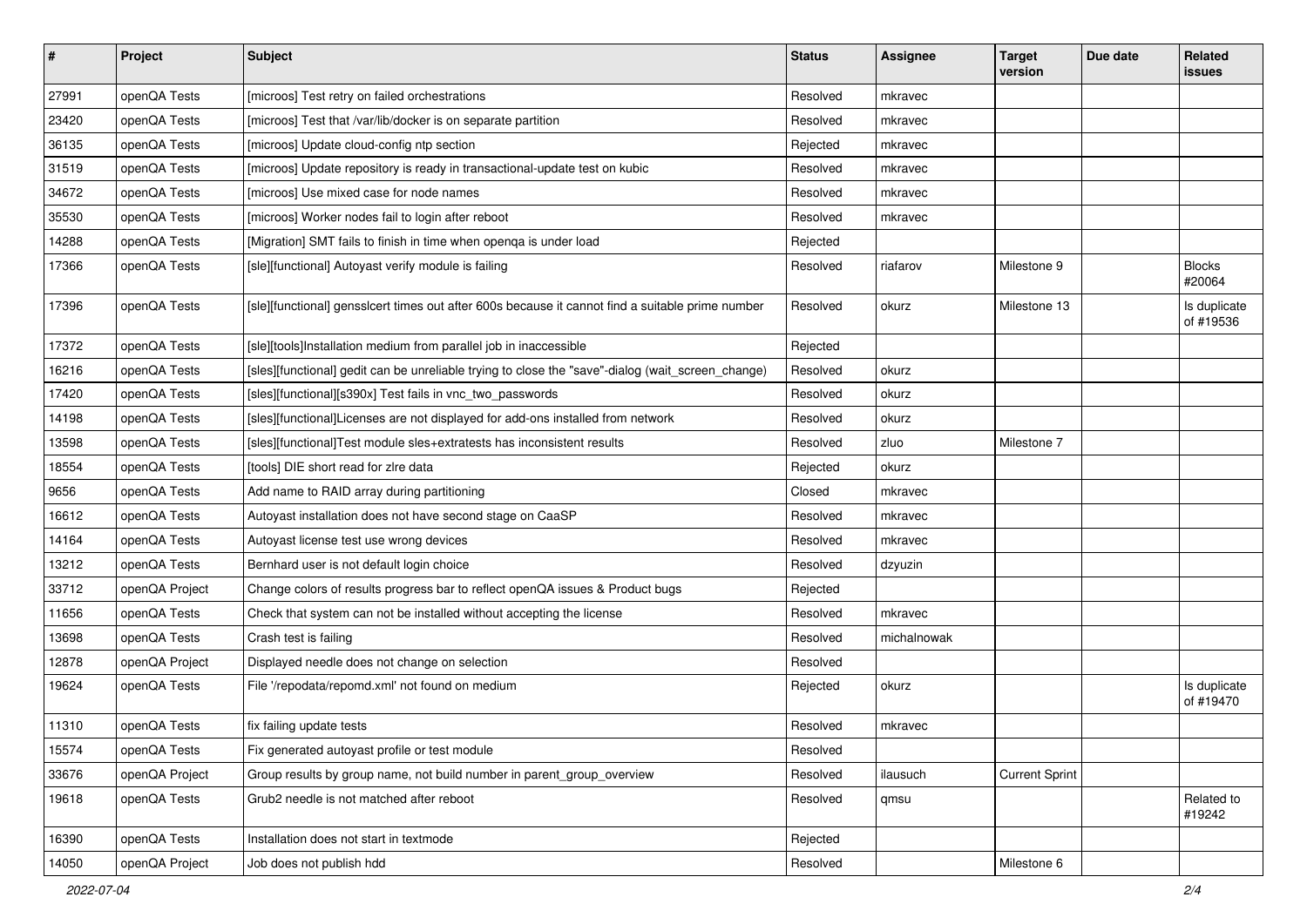| $\sharp$ | Project        | Subject                                                                                                      | <b>Status</b> | <b>Assignee</b> | <b>Target</b><br>version | Due date | Related<br>issues                                  |
|----------|----------------|--------------------------------------------------------------------------------------------------------------|---------------|-----------------|--------------------------|----------|----------------------------------------------------|
| 17376    | openQA Tests   | Login check types types invalid characters                                                                   | Resolved      | michalnowak     |                          |          |                                                    |
| 13726    | openQA Tests   | Multipath tests fail after completion                                                                        | Resolved      |                 |                          |          |                                                    |
| 16110    | openQA Tests   | Network restart detection in yast2_lan_restart is not reliabe                                                | Resolved      | dzedro          |                          |          |                                                    |
| 13214    | openQA Tests   | Next button is ignored in user_settings but works on second try                                              | Resolved      | mkravec         |                          |          | Related to<br>#14102                               |
| 13210    | openQA Tests   | OpenQA is testing SP1 instead of SP2                                                                         | Closed        | mkravec         |                          |          | Is duplicate<br>of #13156                          |
| 11816    | openQA Project | Openqa jobs won't start after updating perl-json-xs to verison 3.02                                          | Resolved      | nadvornik       |                          |          |                                                    |
| 14828    | openQA Tests   | Registration uses invalid key aarch64                                                                        | Resolved      |                 |                          |          |                                                    |
| 17546    | openQA Tests   | Set up SLES-JeOS-SP3 in openQA                                                                               | Resolved      | mkravec         |                          |          |                                                    |
| 13600    | openQA Tests   | Shutdown action is not completed                                                                             | Resolved      | okurz           |                          |          |                                                    |
| 15586    | openQA Tests   | Tar fails because file changed during archive creation                                                       | Resolved      | okurz           |                          |          |                                                    |
| 15578    | openQA Tests   | Test fails in glxgears - command does not exist because packagekit was masked during package<br>installation | Resolved      | okurz           | Milestone 4              |          | Related to<br>#13004                               |
| 16368    | openQA Tests   | Test fails in online_migration_setup                                                                         | Resolved      | mitiao          |                          |          | Related to<br>#16718                               |
| 16364    | openQA Tests   | Test fails in register_system because of short timeout                                                       | Resolved      | mitiao          |                          |          |                                                    |
| 16212    | openQA Tests   | Test fails in vnc_two_passwords                                                                              | Resolved      | mkravec         |                          |          |                                                    |
| 16054    | openQA Tests   | Test fails in yast2_nis after job restart                                                                    | Resolved      | mkravec         |                          |          |                                                    |
| 16056    | openQA Tests   | Test fails in yast2_tftp                                                                                     | Resolved      | michalnowak     |                          |          |                                                    |
| 17844    | openQA Tests   | Test mysql_srv is not reliable                                                                               | Resolved      | okurz           |                          |          |                                                    |
| 16208    | openQA Tests   | Test results are inconsistent in yast2_http                                                                  | Resolved      | zluo            |                          |          |                                                    |
| 16210    | openQA Tests   | Test results are inconsistent in yast2_samba                                                                 | Resolved      | michalnowak     |                          |          |                                                    |
| 19056    | openQA Tests   | Tests try to create filesystem on root partition instead of additional disk                                  | Resolved      | okurz           |                          |          | Related to<br>#19380, Has<br>duplicate<br>#19256   |
| 15118    | openQA Tests   | Text is mistyped on aarch64                                                                                  | Rejected      | zluo            |                          |          | Related to<br>#14972, Is<br>duplicate of<br>#12250 |
| 35371    | openQA Project | Tooltips are not working properly                                                                            | Rejected      |                 |                          |          | Related to<br>#35224                               |
| 15472    | openQA Tests   | Unreachable network in HA hacluster                                                                          | Rejected      | hsehic          | Milestone 4              |          | Is duplicate<br>of #15416                          |
| 9526     | openQA Tests   | Use tests not specific to JeOS for all SUSE distributions                                                    | Resolved      | mkravec         |                          |          |                                                    |
| 17374    | openQA Tests   | Used repository does not exist on download.suse.de                                                           | Resolved      | michalnowak     |                          |          |                                                    |